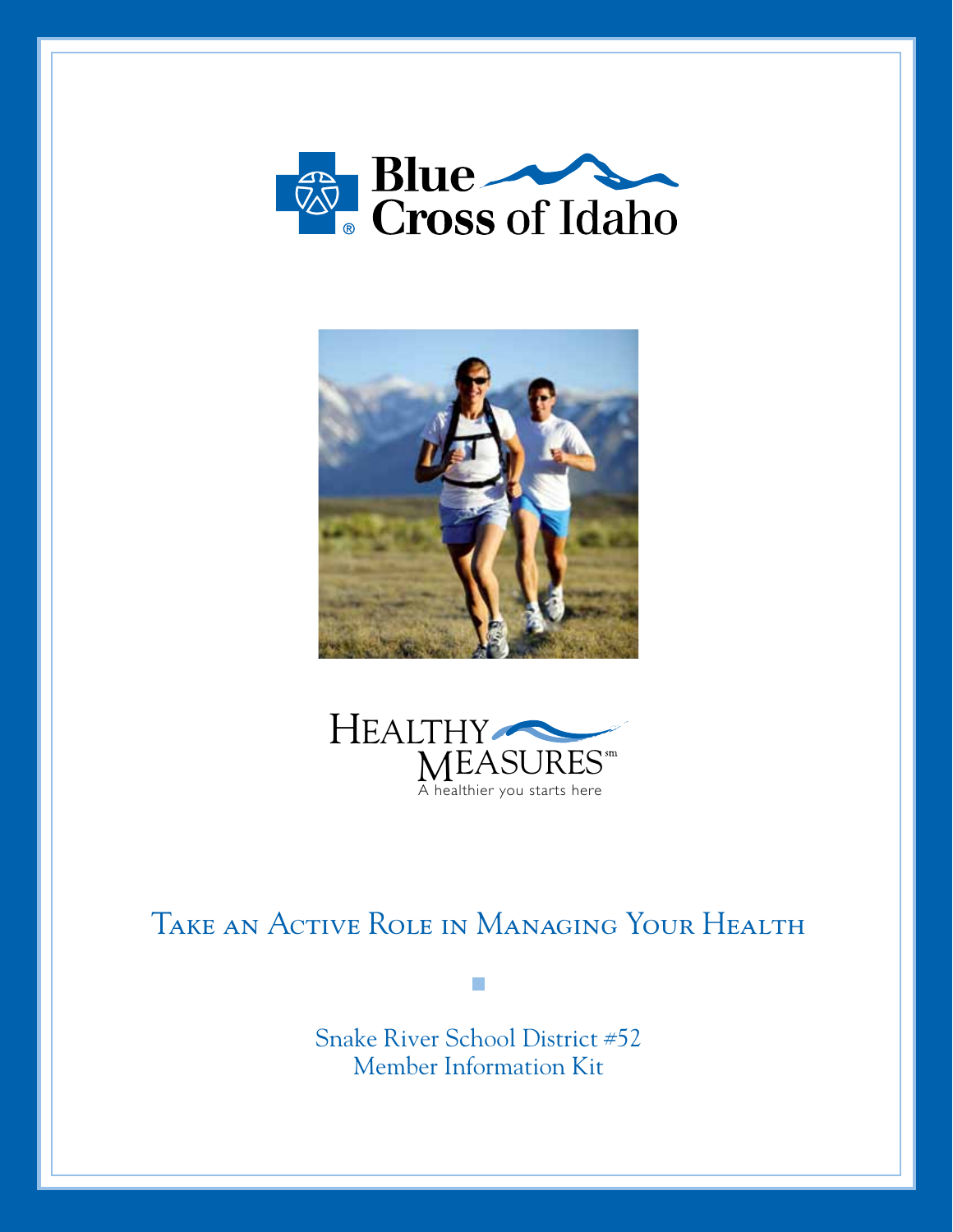### **Snake River School District #52**





Congratulations! Snake River School District wants you to lead a healthy, happy life, and that starts with your lifestyle choices and Blue Cross of Idaho's *Healthy Measures* Program.

 $\mathcal{L}_{\mathcal{A}}$ 

Your health depends greatly on the daily lifestyle choices you make. How often you exercise, the types of foods you eat and whether or not you use tobacco can have major impacts on your health and quality of life.

How you live accounts for more than half of the reasons you get sick so it makes sense to take care of yourself! Plus, *Healthy Measures* rewards you for maintaining a healthy lifestyle.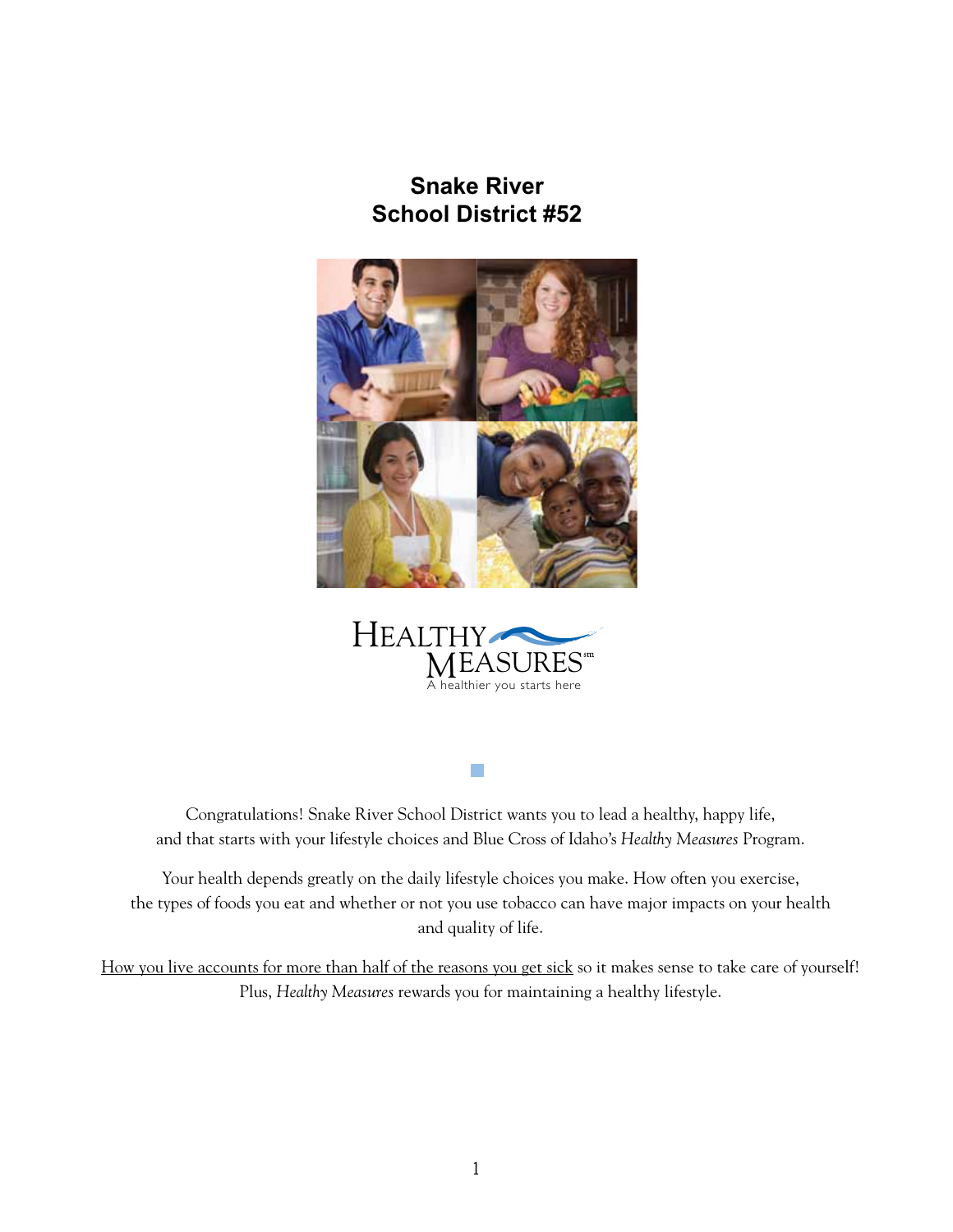## **Why Healthy Measures?**

The majority of healthcare spending in the United States goes to covering illnesses that are preventable through healthy lifestyle choices.

#### **According to** *The Journal of the American Medical Association***:**

- Today's four leading causes of death are all preventable smoking, poor nutrition, physical inactivity, and high-risk alcohol use.  $\mathcal{L}_{\mathcal{A}}$
- People with healthier lifestyles live anywhere from six to nine years longer than those with unhealthy lifestyles.  $\mathcal{L}_{\mathcal{A}}$
- People with healthier lifestyles not only live longer, they prevent disability by up to nine years.  $\mathcal{L}_{\mathcal{A}}$

In other words, the choices we make every day have a powerful effect on how long we live and the quality of our lives.

### **Here's how it works**

With *Healthy Measures*, you will be rewarded with a \$2,000 deductible if you participate and meet specific wellness targets. If you participate, complete the necessary requirements and meet the wellness targets by December 31, 2013, you qualify for the \$2,000 deductible for 2013. IF you do not participate or do not complete the necessary requirements to meet the wellness targets, you will have a \$4,000 deductible beginning January 1, 2014.

## **What you have to do to qualify**

Make an appointment with your doctor to complete your Health Qualification Form (HQF). Verify that you have completed **all** of the required fields in the HQF. Send in your completed HQF by December 31, 2013.

Register on the Blue Cross of Idaho website at *bcidaho.com* and take your online Personal Health Assessment to learn more about your health risks and plan for better health.

## **Your doctor: Your advocate**

Your healthcare providers are important resources for setting and working toward healthy goals. Take advantage of your providers' knowledge and consider them your personal health advocates, responsible for providing and coordinating your care.

## **Tips for success:**

- **Call ahead to schedule your lab work.** The health measures outlined on the HQF require some lab work that may result in an additional office visit. Call ahead to schedule your lab work and plan enough time to discuss the results with your provider.
- **Remind your providers** to submit their claims identifying your preventive visit as a wellness service. This will ensure the office visit falls  $\mathcal{L}_{\mathcal{A}}$ under your preventive care benefit that covers 100% of preventive care charges when you use an in-network provider.
- **Use the results** from your HQF to complete the information requested in your online Personal Health Assessment at *bcidaho.com*. **Tal**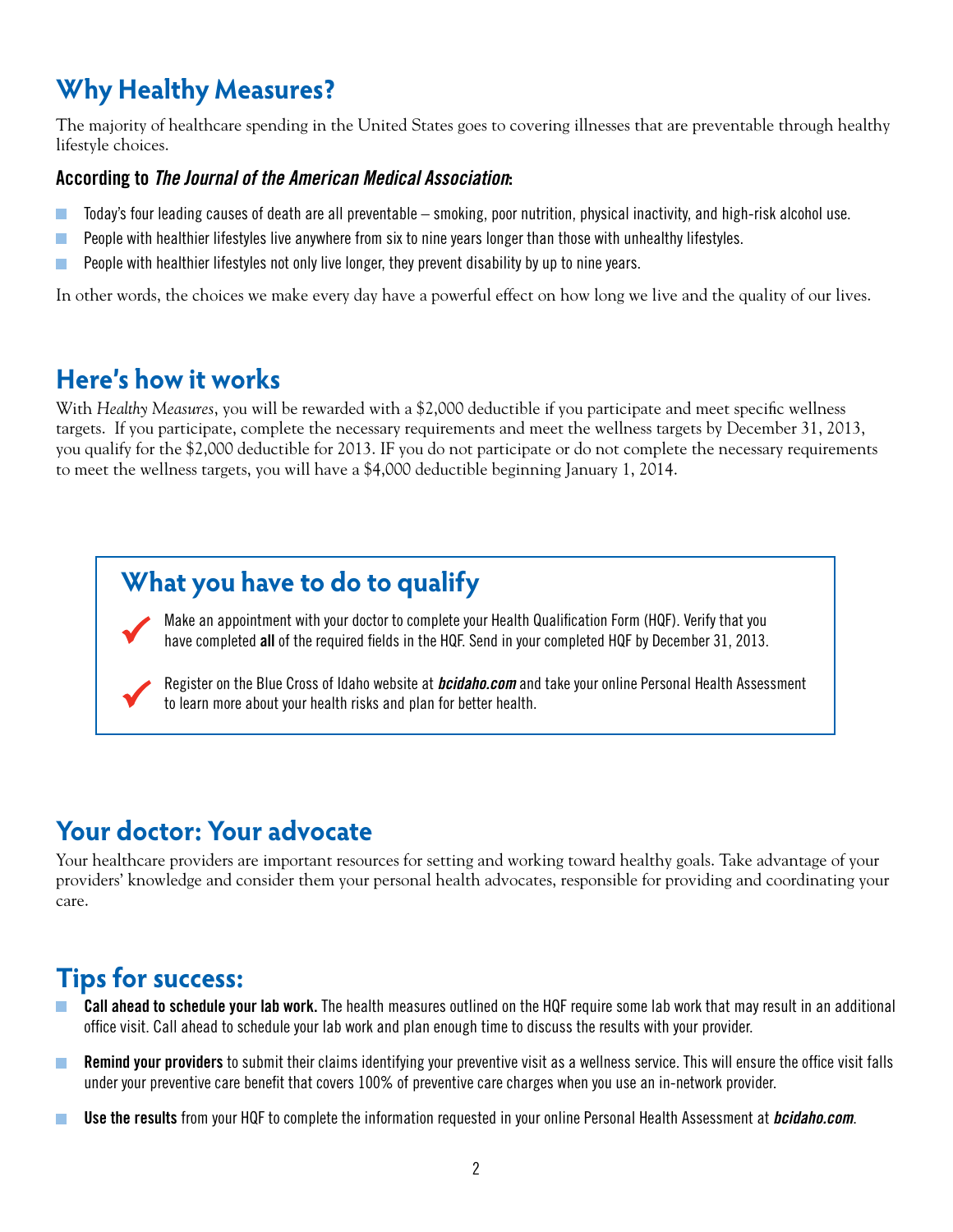## **You and your Health Qualification Form (HQF)**

The HQF contains targets for five health measures you and your doctor will evaluate. To qualify, you must score a minimum of 16 points based on information collected from the following health measures:

| <b>Health</b><br><b>Measures</b> | <b>Health Qualification Form</b><br>- Wellness Targets                                                   | What can I do to qualify<br>if I do not meet<br>the wellness targets?                      | <b>Points</b><br>(Must total 80 to qualify) |
|----------------------------------|----------------------------------------------------------------------------------------------------------|--------------------------------------------------------------------------------------------|---------------------------------------------|
| Tobacco use status               | Nonsmoker/tobacco user<br>(never used tobacco or quit<br>for at least three months prior<br>to coverage) | Commit to and actively follow<br>your healthcare provider's<br>recommended treatment plan. | 10 points                                   |
| <b>Blood pressure control</b>    | Below 140/90 - Non-diabetic<br>Below 130/80 - Diabetic                                                   | Commit to and actively follow<br>your healthcare provider's<br>recommended treatment plan. | 2 points                                    |
| <b>Cholesterol management</b>    | Total cholesterol below<br>200mg/dl<br>LDL cholesterol at or below<br>130mg/dl                           | Commit to and actively follow<br>your healthcare provider's<br>recommended treatment plan. | 2 points                                    |
| Weight                           | Body mass index<br>at or below 28                                                                        | Commit to and actively follow<br>your healthcare provider's<br>recommended treatment plan. | 4 points                                    |
| <b>Blood Sugar Control</b>       | Fasting blood sugar<br>for non diabetics<br>below 100md/dl;<br>For diabetics<br>A1c below 7.0%           | Commit to and actively follow<br>your healthcare provider's<br>recommended treatment plan. | 2 points                                    |

 *Note:* If it is unreasonably difficult due to a medical condition or medically inadvisable for you to meet the requirements of this program, Blue Cross of Idaho and your employer will work with you to develop another way to qualify. Contact Blue Cross of Idaho at 800-627-1188 to request a waiver and submit the waiver with your healthcare provider's certification and signature.

*This information is confidential and your values will not be shared with your employer.*

### **Where to send your HQF**

**Make sure you and your provider complete all of the required fields, sign the HQF, indicate the exam date and mail the form to:**

**Blue Cross of Idaho** Attn: *Healthy Measures* HQF P.O. Box 7408 Boise, ID 83707

**Or fax toll-free to:**  *Healthy Measures* HQF 800-471-4424

**Or scan and email it to:**  *healthymeasures*@*bcidaho.com*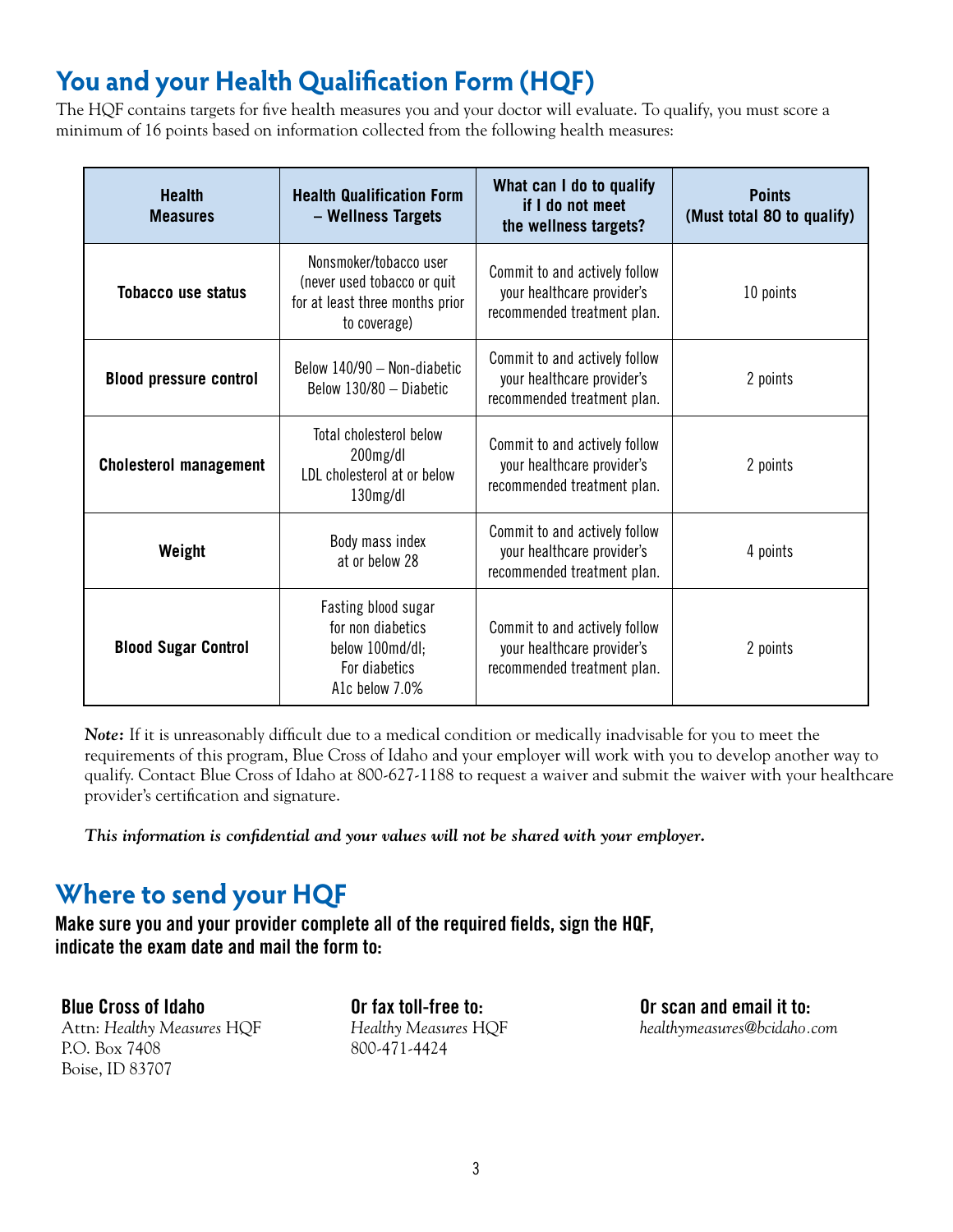### **Register on the Blue Cross of Idaho website**

To obtain the \$2,000 deductible in 2014 you must take a personal health assessment (PHA). To take a PHA you must be registered on the Blue Cross of Idaho website. Registering online is simple. Here's all you need to know:

Visit *www.bcidaho.com*. Select the *Register Now* link on the left side of the page. Make sure you have your member ID card handy for information you will need to register. 1



Select *Member* under *I need to register as a...* 2

Enter your member registration information and select the *Register* button at the bottom of the page to complete your registration. Blue Cross of Idaho will send you a welcome email acknowledging your registration. Whenever you return to the Blue Cross of Idaho website, enter your unique username and password to sign on as a member. 3

## **Take the Personal Health Assessment**

Once you have registered on the Blue Cross of Idaho website, you're one step closer to completing the PHA portion of the *Healthy Measures* requirements. The PHA is an educational tool that provides a snapshot of your current health and well-being status and gives recommendations about the areas of your lifestyle you should focus on to stay healthy. You must complete your PHA **between September 1 and December 31, 2013**.

To access your PHA, go to the Blue Cross of Idaho website, *bcidaho.com*, sign in and select *Let's Begin* under the *WellConnected* icon on your member home page. 1



The first time you enter the site, you must complete a short registration. Once registered, you can take the PHA. Simply click *Go* in the box with the big sunflower. 2



3 Once you have completed your PHA, you will receive a detailed report that will help you understand your<br>bealth status and give you recommendations to help improve your health health status and give you recommendations to help improve your health.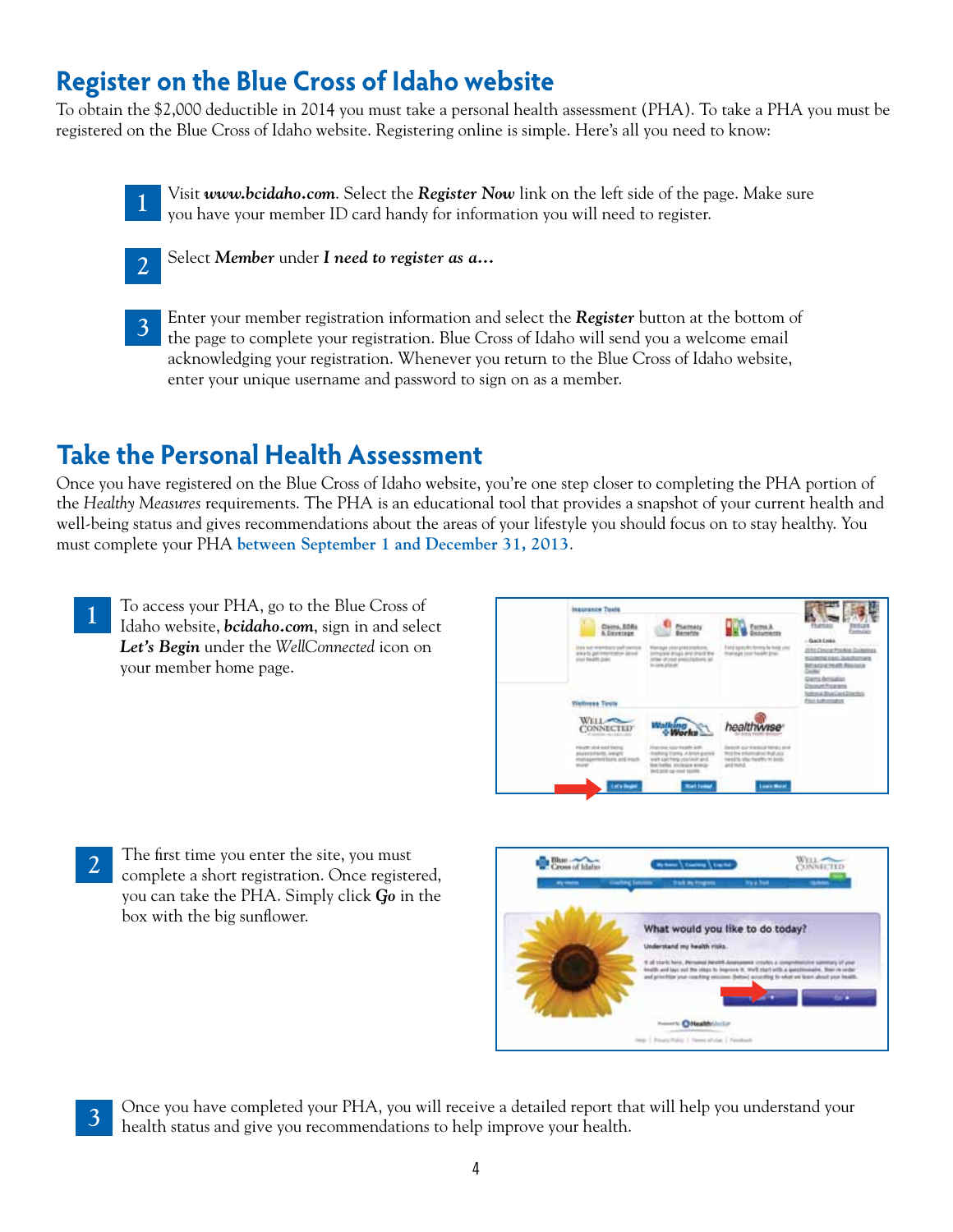## **Health and Wellness Coaching**

If you score one or more Bs and/or Cs on your health qualification form, you are eligible for telephonic health or wellness coaching. We differentiate coaching as described below:

#### **Health Coaching**

Members with the greatest degree of health risk are eligible for telephonic health coaching from a Blue Cross of Idaho nurse health coach. Health risk is determined by the following measures:

- A waist measurement of  $40+$  inches for men and  $35+$  inches for women
- Blood pressure equal or greater than 130/85  $\mathcal{L}_{\mathcal{A}}$
- Blood sugar equal or greater than 100 m.
- Triglyceride level equal to or greater than 150 П
- HDL (good cholesterol) level less than 40 for men and less than 50 for women

If three or more of these measures are present on your HQF, you can expect a call from one of our nurse health coaches.

#### **Wellness Coaching**

Members with fewer health risks are eligible for telephonic wellness coaching from a Blue Cross of Idaho wellness coach. Wellness coaches are typically personal trainers who are certified in health and wellness coaching. Wellness coaches help with:

- Weight management F.
- Tobacco cessation
- Cholesterol management  $\mathbb{R}^n$
- Blood pressure control  $\mathcal{L}_{\mathcal{A}}$

If you are eligible and want help improving your health, our wellness coaches are here to give you the support you need and want to achieve your wellness goals.

#### **What to Expect**

If you are eligible for health or wellness coaching, our coaches will attempt to reach you twice by phone. If they do not make contact, they will send a follow-up letter with a program brochure. You can contact them whenever you are ready.

Participation in the coaching program is voluntary, so you can choose not to engage, or if you do, you can opt out at any time.

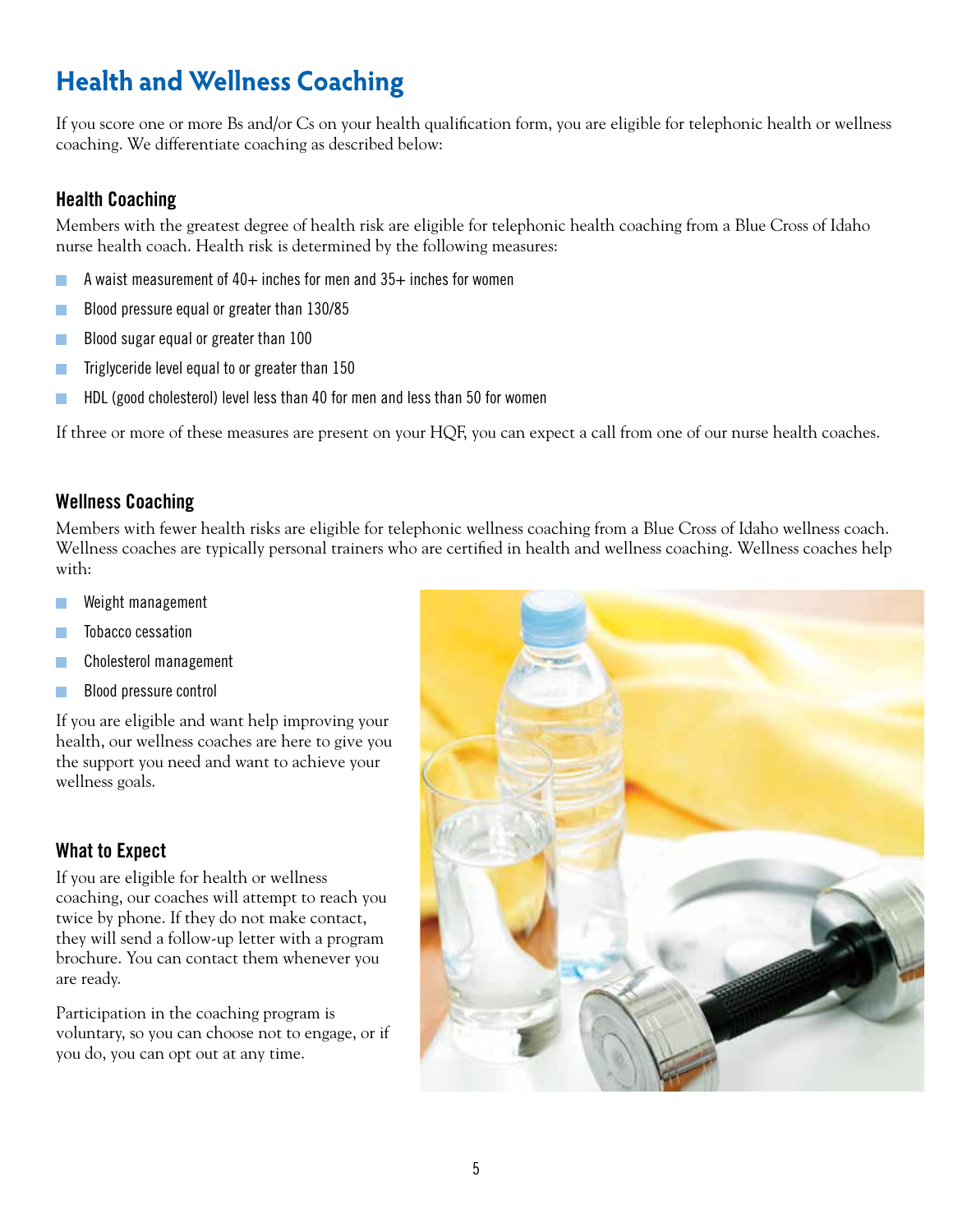## **Frequently Asked Questions About Healthy Measures**

#### **Is qualifying for the wellness program just for employees?**

Yes. Enrolled employees must complete the *Healthy Measures* qualification requirements to qualify for the lower deductible. We hope that the positive impact of *Healthy Measures* will extend to your whole family.

#### **How will I pay for my office visit?**

Your health insurance includes a preventive care benefit that covers 100% of wellness services when you use an in-network provider. Ask your provider to submit the claim identifying the visit to complete your HQF as a wellness service to ensure your claims are processed under this wellness/preventive care benefit.

### **How will I know if I qualify?**

We will send you a qualification letter in the mail. If you qualify, you will pay a lower deductible in 2014.

### **How much will I save with Healthy Measures?**

When you commit to improve your health and well-being, you will have a lower deductible and your out-of-pocket medical costs may decrease with improved health.

#### **Can I qualify for the lower premium if I am overweight, diabetic or have high blood pressure?**

Yes. If you do not meet the recommended targets for a health measure on the HQF, you can score the total required points and qualify for the \$2,000 deductible. Simply agree to follow your healthcare provider's treatment plan and have him or her mark it on your HQF.

### **What if I don't meet the qualification requirements?**

Your deductible will increase to the higher amount beginning January 1, 2014.

### **Will my employer see my health information?**

The information from your PHA and HQF is strictly confidential and will not be shared with your employer.

#### **Can I complete a weight management program on my own?**

Yes. You and your healthcare provider can determine the best program for you.



### **How will you know if I keep my health commitments?**

Blue Cross of Idaho will not monitor your health goals. Your commitment to your health goals is between you and your healthcare provider. Your doctor will determine how often you need to meet to discuss your progress and schedule follow up exams as needed.

#### **Will Healthy Measures help me quit smoking?**

Yes. Your health insurance includes a smoking cessation benefit to help you pay for smoking cessation drugs.

#### **Do I need anything before I take the online PHA?**

To get the most accurate results, it's a good idea to visit your doctor and fill out your HQF prior to taking your PHA. Have the medical information from your HQF on hand when completing your PHA.

#### **Can I qualify for the lower premium at any time during the benefit year?**

You have until December 31, 2013 to complete and submit the HQF and PHA for the 2014 benefit period. New employees will have a special qualification window.